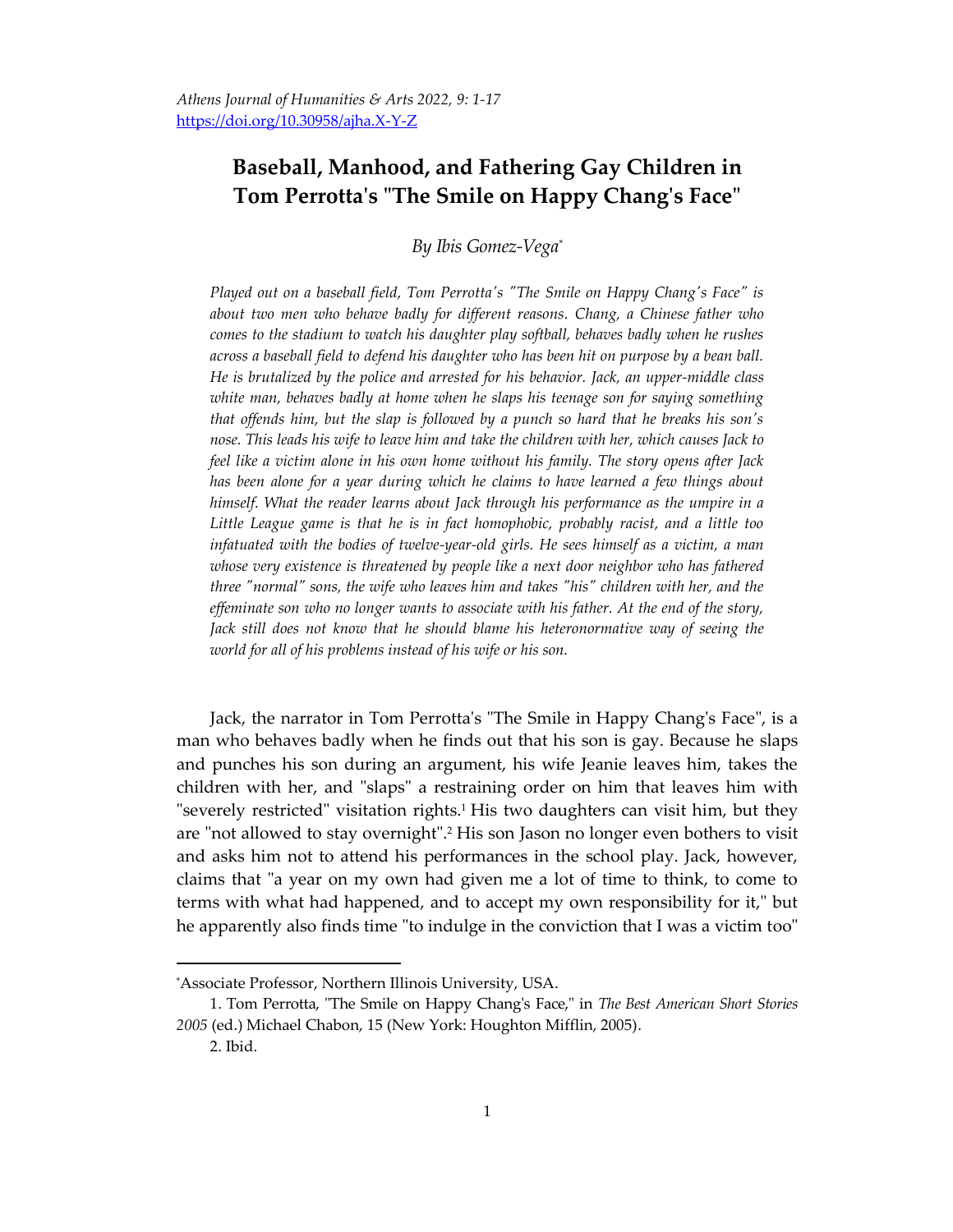because he cannot understand his wife's behavior. He complains that, "as far as Jeanie was concerned, I'd crossed some unforgivable line". <sup>3</sup> Through Jack's confusion about the seriousness of his crime and the severity of his punishment, the story questions whether Jack has really learned something about himself during his year spent alone, whether he is a victim, as he claims that he is, and whether his punishment, losing his family over a slap in the face, is appropriate to his crime, his inability to accept his son. However, Jack's discomfort with his son's sexuality is not the only problem evident through his narrative. As he attempts to prove something about himself during that punitive year spent alone, Jack also reveals a propensity for ogling little girls and judging them harshly through his heteronormative way of seeing the world, part of his very narrow minded opinions on people who are the "Other," who in this case happen to be his feminine son Jason, little girls who play baseball, and Happy Chang.

As a foil to Jack, Perrotta creates Happy Chang, a Chinese American father whose daughter may or may not be gay, but a man who may be dealing with some of the same discomfort that Jack deals with. However, when the time comes for Happy Chang to choose heteronormativity over his daughter, he chooses his daughter without hesitation. With these two men, Perrotta overtly contrasts Jack's behavior toward his son and Happy Chang's behavior toward his daughter, the gender bending star pitcher of the Ravens. When an opposing pitcher hits Lori with a bean ball on the head, Happy Chang runs through the field to defend his daughter. He does not stop to ask himself if his daughter deserves to get hit by a bean ball because she is playing a game with boys and getting hit by bean balls is what happens to girls who transgress gender lines and play with boys. He does not even question the appropriateness of Lori pitching for a boy's team. Instead, he runs to the spot where his daughter is hit by the ball and attacks the coach who made the decision to hit his daughter. His behavior causes a disruption, and he is arrested, but the moment of Happy Chang's arrest rattles Jack's sense of security, his secret awareness that he is always right.

Happy Chang's arrest reminds Jack of his own arrest a year earlier, which brings back the memory of his bad behavior, but he also sees in Happy Chang's smile something that he has been searching for since the day of his arrest, the justification for having done the right thing. When Happy Chang runs across the field to stand up for his daughter, the policemen who arrest him also manhandle him. Jack notices but says nothing. He is at that particular moment more concerned with Lori, who is lying unconscious on the ground, but the behavior of the two policemen stays with him, as does the fact that Happy Chang gets up from the dirt with a smile on his face. The smile on Happy Chang's face has a direct effect

<sup>3.</sup> Ibid.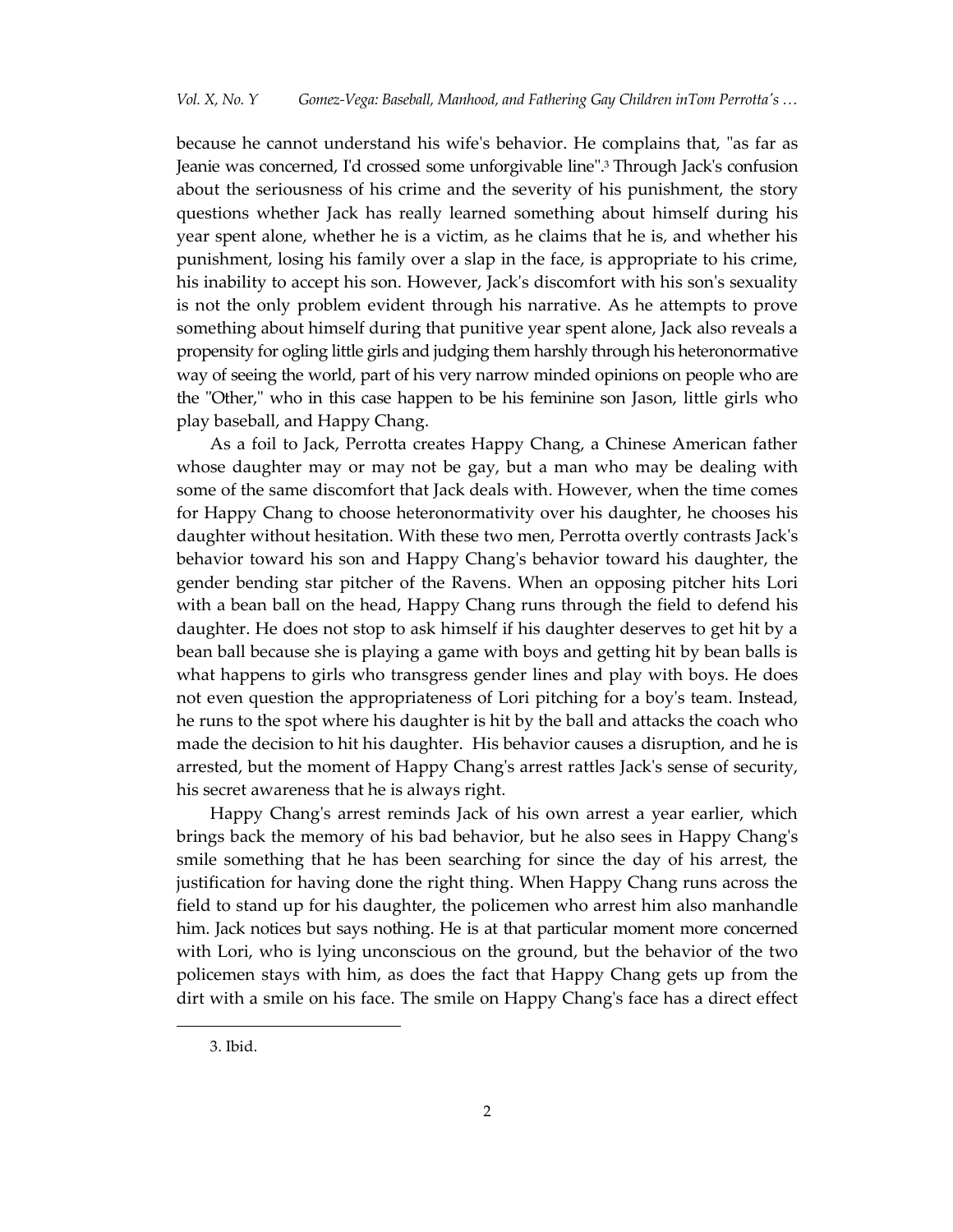on Jack, a man who has never really taken responsibility for his own actions and has in fact begun to think about himself as a victim of his wife's schemes. In this story, two men behave badly for very different reasons, and Tom Perrotta uses this comparison, the difference in their behavior, to comment on the privilege that white men take for granted and the lessons that these same men have yet to learn about themselves in the baseball fields where their lives play out.

"The Smile on Happy Chang's Face" was originally published in *Post Road* in 2005, and it then appeared in a collection when Michael Chabon picked it for *The Best American Short Stories 2005*. In 2013, Tom Perrotta included it in *Nine Inches*, a title that, according to Matthew Gilbert in his review for *The Boston Globe,* "refers to the distance that chaperones at a middle-school soiree must enforce between kids on the dance floor" but can also refer to "the obvious penis-size joke," <sup>4</sup> a point that scholars who write about Tom Perrotta's work find valuable because many of Perrotta's novels deal with the issue of masculinity in America. The story achieved local prominence when it was chosen for the One City One Story program of the Boston Book Festival in October of 2010, a selection that produced a flurry of newspaper reviews as thousands of copies were distributed free of charge in Boston. Thus, this short story has been reviewed three times, when it was first included in *The Best American Short Stories* 2005, when it was chosen for the Boston One City One Story program in 2010, and then again when it appeared in *Nine Inches* in 2013.

Jason Sanford,<sup>5</sup> reviewing *The Best American Short Stories 2005* for *Story South*, calls "The Smile on Happy Chang's Face" the "best sports story to be written in recent years," but he defends Jack when he claims that "the umpire (who is also the narrator of the story) is a good man and, during the course of the game, relives the mess he's made of his life in recent years." In 2010, Carlo Rotella, $\circ$  in "Binding Boston with a Story," points out that "the story explores the inner turmoil of the home plate umpire, Jack, whose family has fallen apart," and he adds that Jack is "fumbling toward greater self-knowledge and tolerance." Rotella<sup>7</sup> rightly points out that "Jack's baffled, hurt, defensive, querulous, honest voice gives the story its vitality." Shannon Fischer, writing for *Boston Magazine*, states simply that the story "hits the ground on issues such as domestic abuse,

<sup>4.</sup> Matthew Gilbert, *Nine Inches by Tom Perrotta* (Boston Globe, 7 September 2013).

<sup>5.</sup> Jason Sanford, *Story of the Week: 'The Smile on Happy Chang's Face.'*

<sup>6.</sup> Carlo Rotella, *"Binding Boston with a Story." Rev. of "The Smile on Happy Chang's Face"* (Boston.com, 30 August 2010).

<sup>7.</sup> Ibid.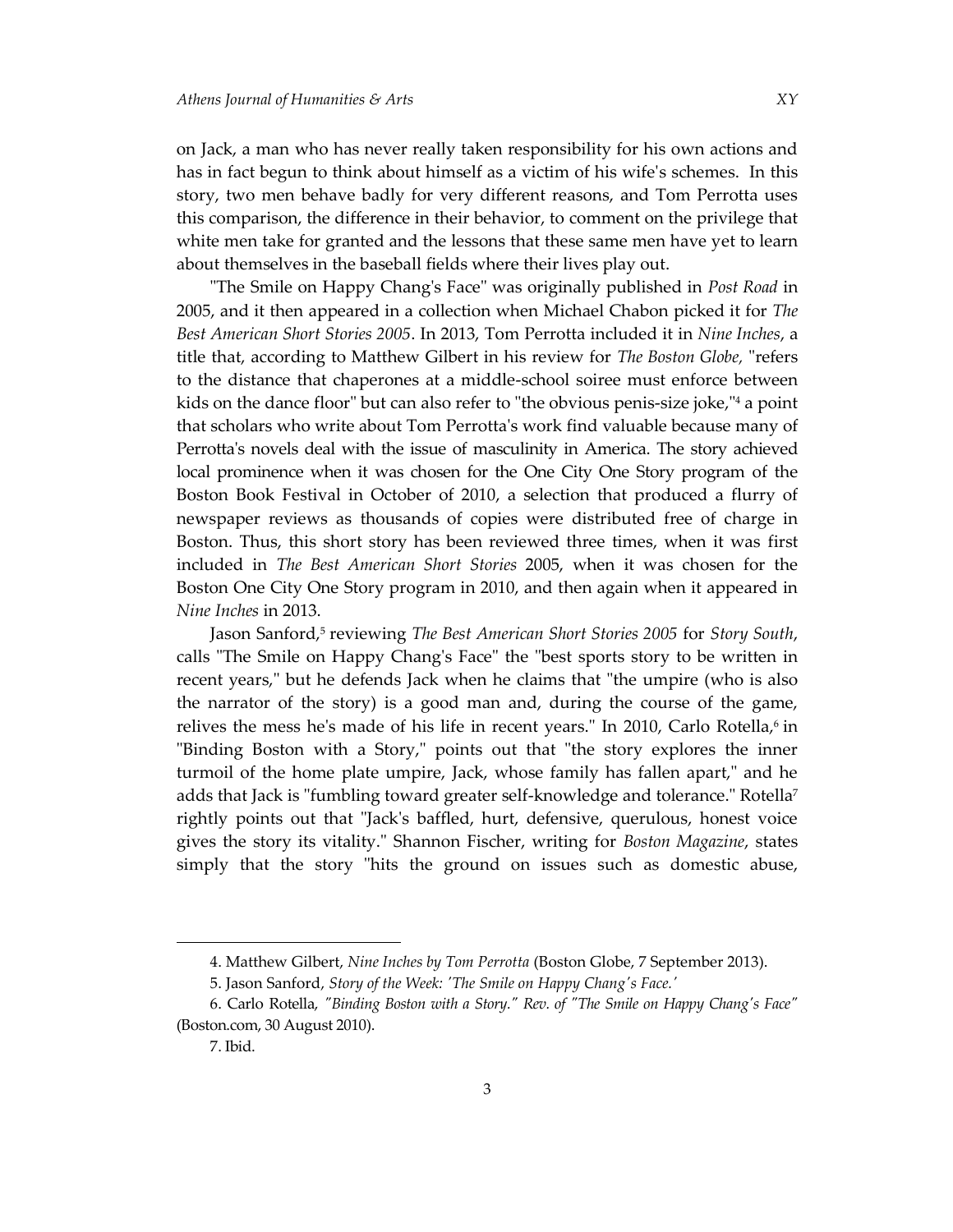homophobia, and the tendency of otherwise-mellow suburban parents to brawl at their kids' games." 8

In 2013, Alix Ohlin,<sup>9</sup> reviewing *Nine Inches* for *The New York Times*, also mentions Jack's voice when he claims that it is "Dockers-casual, affable and selfdeprecating." He points out that "a recurring element in the stories is the wrong move a character makes—blowing off college applications, committing adultery—that turns an Edenic life into a postlapsarian hell," and he claims that, for the characters in these stories, this "recurring element" works as the equivalent of losing "their place in the social order of their hometown." Ohlin<sup>10</sup> refers to the "carefully seeded moment of ugliness," like Jack's violence against his son, to argue that "Perrotta uses it to show how ordinary life contains both sweetness and violence," but he also notices that Jack "can't entirely grasp how everything went wrong, much less articulate it to his family." Matthew Gilbert points out in his review for *The Boston Globe* that Perrotta "has been the literary chronicler of suburban angst" and adds that "PerrottaWorld is a pretty place, but the sharp corners of despair keep breaking through the veneer of forced optimism and quaint architecture."<sup>11</sup> Gilbert claims that the best story in *Nine Inches* is "The Smile on Happy Chang's Face," a story "in which a Little League umpire is haunted by the moment when he struck his young gay son. He's the archetypal old-school male locked in a cycle of shame, remorse, and denial."<sup>12</sup> What these early newspaper reviewers note is that the story deals with the arbitrary measures that separate people, like the arbitrary nine inches that separate dancers, but the story also emphasizes, by the mere allusion to those nine inches in the book's title, the cost of measuring masculinity in America.

The main action of the story takes place on the baseball field during the Little League championship game between the Wildcats and the Ravens, a game officiated by Jack as home-plate umpire. Thus, the image of masculinity in baseball works as a backdrop for some of the statements made by Perrotta, even though this particular game features a Chinese American girl pitcher, Lori Chang, instead of a more traditional American boy, which is one of the many twists created by Perrotta in a story that examines what men like Jack value and how those values are constructed. Baseball functions as a symbol, one probably overused in literature and film, but nevertheless strangely appropriate in this story about boys and girls who break with "traditional" roles and the fathers who must then struggle with

<sup>8.</sup> Shannon Fischer, *Person of Interest: Tom Perrotta* (Boston Magazine, October 2010).

<sup>9.</sup> Alix Ohlin, *Nine Inches, Stories by Tom Perrotta* (The New York Times, 13 September 2013).

<sup>10.</sup> Ibid.

<sup>11.</sup> Gilbert, *Nine Inches by Tom Perrotta*, 2013.

<sup>12.</sup> Ibid.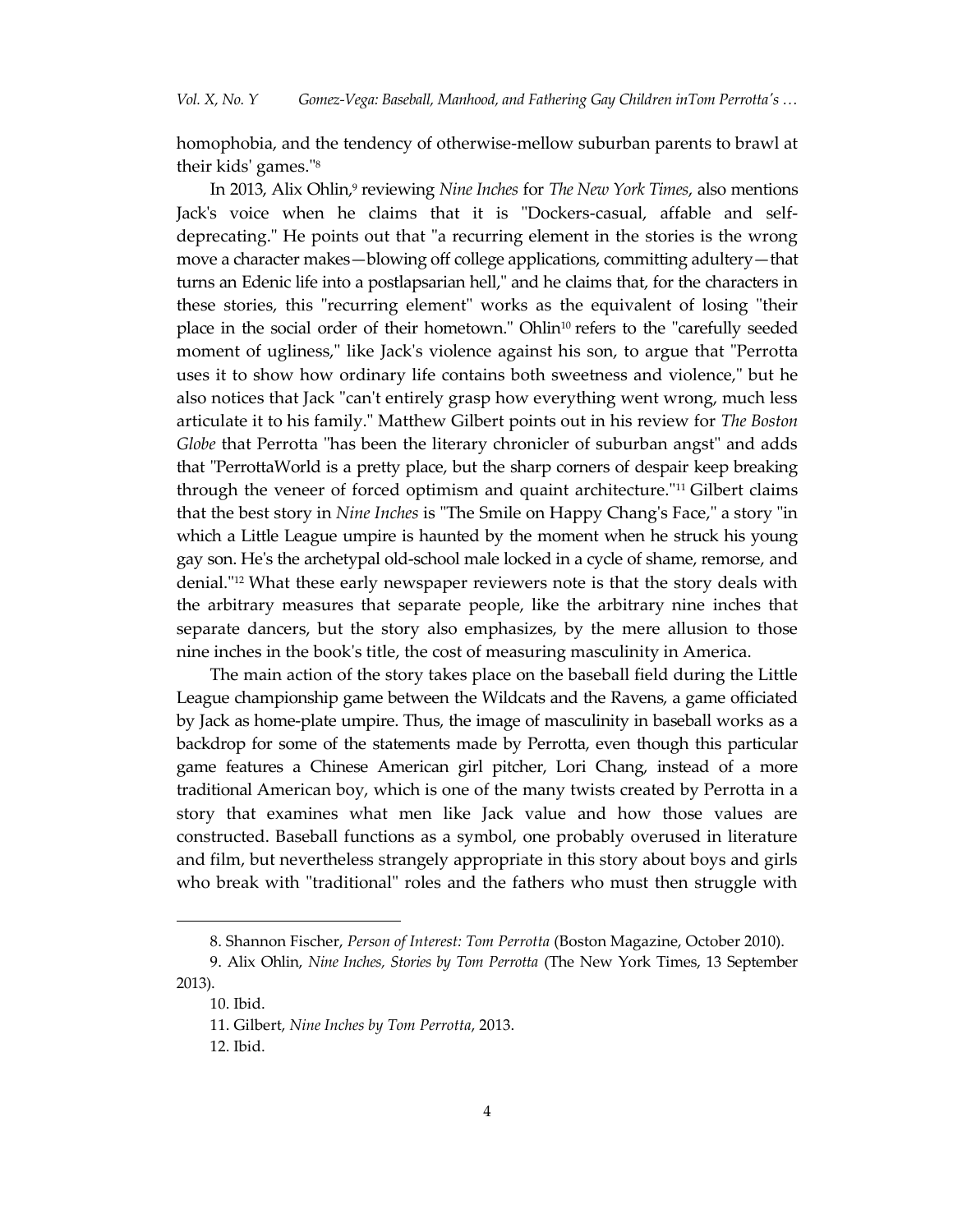their own feelings about their children's trailblazing defiance. In "A Fit for a Fractured Society," John Thorn points out that baseball has become "the great repository of national ideals, the symbol of all that [is] good in American life: fair play (sportsmanship); the rule of law (objective arbitration of disputes); equal opportunity (each side has its innings); the brotherhood of man (bleacher harmony)". <sup>13</sup> In this story, all of these values will be challenged. Focusing on one man who loves baseball and functions as an umpire on the field, Perrotta uses the baseball field with its concomitant values as the canvas on which Jack's understanding of what it means to be a man is challenged because, to his surprise and even pleasure, the best pitcher on the Ravens' team is a girl whom Jack finds "adorable," but other men see as a threat.

Lori Chang's presence on the field is a source of contention from the very beginning of the story. Carl DiSalvo, Jack's next door neighbor and the coach of the Wildcat Players, warns Jack before the game begins that "'the strike zone's down here. Not up here,'" and "he illustrates his point by slicing imaginary lines across his stomach and throat".<sup>14</sup> Carl thinks that Jack favors Lori, especially when Jack reminds him that the kids on his team have a reason to be "wound tight" (2005: 3) about the game, especially "'after what Lori did to them last time. Didn't she set some kind of league record for strikeouts?'". <sup>15</sup> As soon as the game begins and Lori demonstrates that she is pitching "at the top of her game",<sup>16</sup> Carl begins his practice of running out to scream at the umpire, what Jack considers "theatrics". 17 Later, when Lori throws "a guided missile that thudded into [the batter's] leg with a muffled whump," Carl insists that "she threw it right at him" and calls it a "bean ball", <sup>18</sup> which is a ball thrown to cause harm and is usually thrown at the head, not the leg. Carl immediately demands that the umpire do something about the transgressing girl pitcher, but Jack refuses to eject Lori from the game. Ray Santelli, the Ravens' manager, "cupped his hands around his mouth and called out, 'Hey, Lori, did you hit that kid on purpose?'" but "Lori seemed shocked by the question" and responds by saying, "'It slipped'". <sup>19</sup> After the inning is over, "on her way to the dugout she stopped and apologized to Trevor Mancini, resting her hand tenderly on his shoulder." Jack sees this as "a classy move," and he notices

<sup>13.</sup> Robert Elias, "A Fit for a Fractured Society," in *Baseball and the American Dream*  (ed.) Robert Elias, 3-33 (Armonk, New York: M. E. Sharpe, 2001), 3.

<sup>14.</sup> Perrotta, "The Smile on Happy Chang's Face," 2005, 4.

<sup>15.</sup> Ibid.

<sup>16.</sup> Ibid, 5.

<sup>17.</sup> Ibid.

<sup>18.</sup> Ibid, 11.

<sup>19.</sup> Ibid, 12.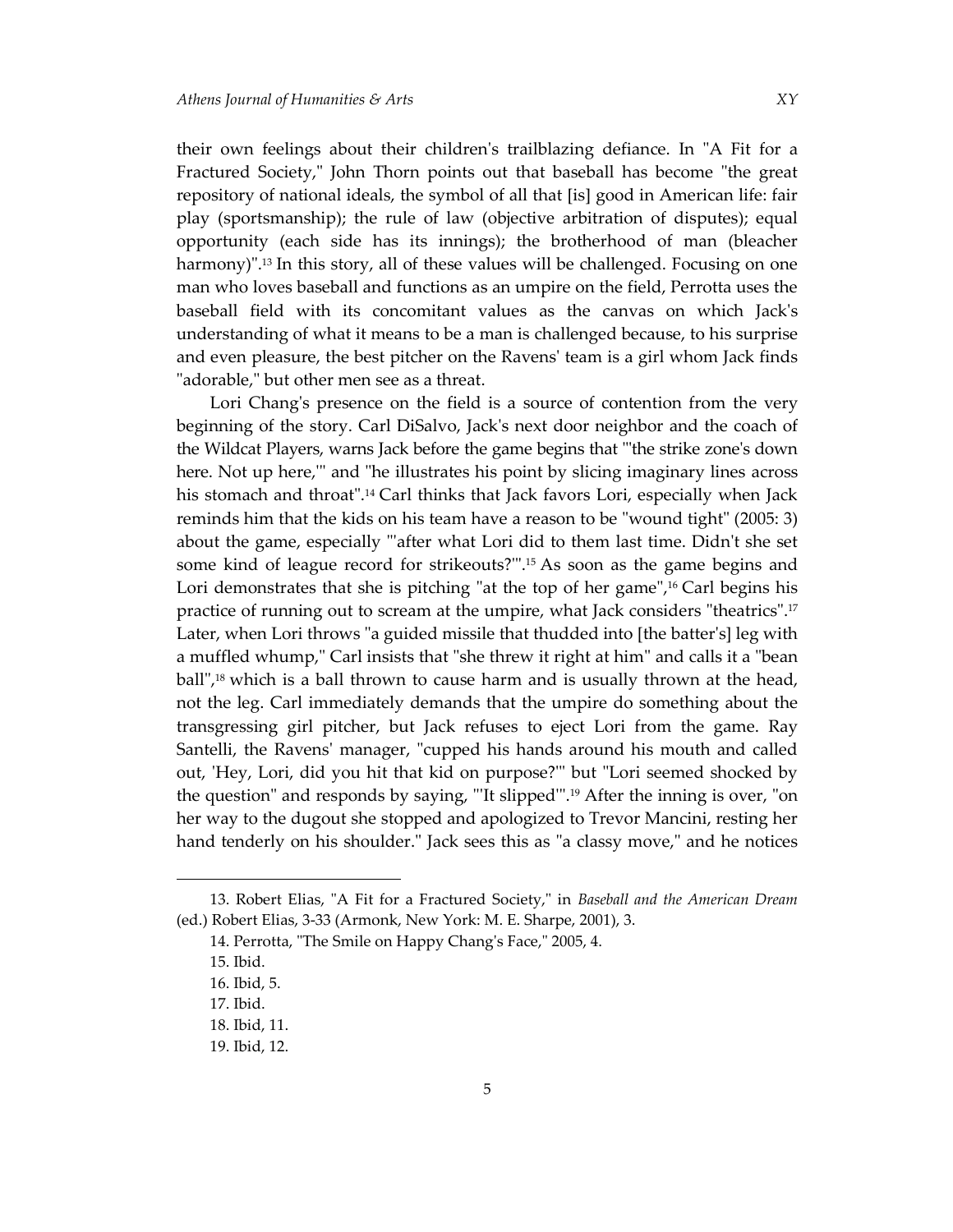that "Trevor blushed and told her to forget about it".<sup>20</sup> Carl however does not forget. The incident causes a heated argument between the coaches, managers, and umpires on the field as Carl attempts to get Lori thrown out of the game.

Issues of race and the white man's discomfort with race lurk in the background of Perrotta's story. The most obvious theme in "The Smile on Happy Chang's Face" appears to be Jack's unease with his son's sexuality, but race lurks in the subtext as an issue because Lori is a Chinese American girl and because the smile on her Chinese father's face apparently teaches Jack something about himself. The white men in this story get to argue about whether Lori should stay in the game or not, but Lori's father, Happy Chang, is not allowed to voice his opinion on his daughter's love of baseball. He is not only silent but he is also presented as "a grim, unfriendly man who wore the same dirty beige windbreaker no matter how hot or cold it was and always seemed to need a shave". <sup>21</sup> According to Jack, Happy Chang was "unlike the other Asian fathers in our town" who are "doctors, computer scientists, and businessmen who played golf and made small talk in perfect English", <sup>22</sup> men who have somehow blended into the culture that surrounds them. The doctors, computer scientists, and businessmen do not stand out, but Happy Chang has "a rough edge, a just-off-the-boat quality". <sup>23</sup> He is not only ignorant of baseball etiquette but he is also from the wrong social class, which almost labels him as an outsider in the stadium where his daughter plays the game as well as any American boy. Although he comes to the games to watch his daughter pitch, he sits on the wrong side of the field, "in the third-base bleachers, surrounded by Wildcats fans", <sup>24</sup> as if he does not know which side is which. Jack wonders why Happy Chang "faithfully attended [his daughter's] games but always sat scowling on the wrong side of the field, as if he were rooting for her opponents," but he also asks himself if Happy Chang's "daughter was as unfathomable to him as my own son had been to me". <sup>25</sup> These two men are very different, but they are also fathers of children who challenge heteronormative rules of behavior. Perrotta uses their similarities and their differences to argue that Jack is not as right as he thinks he is.

As an American male who knows everything there is to be known about baseball, Jack obviously notices that Happy Chang sits on the "wrong" side of the stadium because, to men like Jack, there is a wrong side and a right side to

<sup>20.</sup> Ibid, 13.

<sup>21.</sup> Ibid, 8.

<sup>22.</sup> Ibid.

<sup>23.</sup> Ibid.

<sup>24.</sup> Ibid.

<sup>25.</sup> Ibid, 9.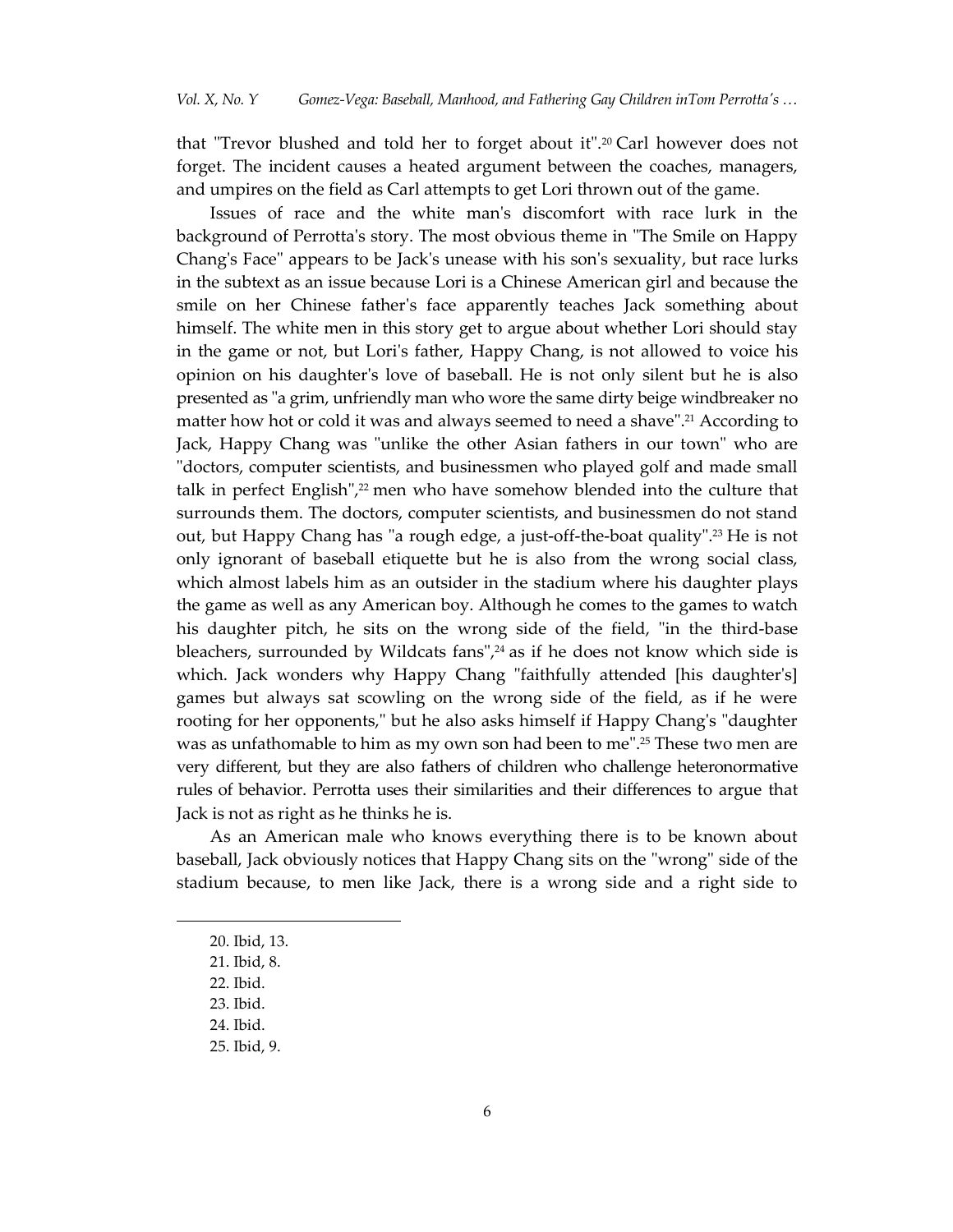something as simple as watching a baseball game; he adds Happy Chang's *faux pas* to the many other things that define Happy Chang for him, like his class, his looks, and his inability to speak English. What Jack does not notice is that Happy Chang comes to the games to cheer for his daughter, albeit in silence, but the fact of the matter is that he comes. He does not socialize or emote; in fact, he does not even speak in the story until his daughter gets hit by a bean ball thrown, on purpose, by one of Carl's sons; at that point, Happy Chang climbs the fence, rushes across the field to his daughter's side, and attacks Carl just as Carl's son, Ricky, screams at his father, "'You shouldn't have made me do that!'". <sup>26</sup> Perrotta stresses the difference between the white males involved in this game and the tiny Chinese man who steps up to defend his daughter when he states that "Happy Chang is a small man, no bigger than some of our Little Leaguers, and Carl is tall and bulked up from years of religious weightlifting", <sup>27</sup> but Happy Chang attacks him nevertheless. The Chinese father may not speak English well enough to impress Jack, but he knows what happens on the field. He knows that the pitcher, the boy who threw the ball, hits Lori because the coach tells him to throw the ball at her, and Happy Chang attacks the man, not the boy. When Jack looks away from Lori on the ground, he sees that "Happy's straddling Carl's chest and punching him repeatedly in the face, all the while shouting what must be very angry things in Chinese". <sup>28</sup> Carl is so surprised that he "does not even try to defend himself, not even when Happy Chang reaches for his throat". <sup>29</sup> Happy Chang rushes to the field to protect his daughter, not to beat up a child. He may not know where to sit, but he does know how to take care of his own. Unlike Jack, Happy Chang knows the difference between right and wrong, between hitting an adult and hitting a child.

Happy Chang's just-off-the-boat quality sharply contrasts with Jack's sense of being just right. Jack is an American man on the baseball field, and he knows exactly where people should sit. At home, when he measured himself against his son, he could claim an empowering sense of heterosexual "normalcy." On the field, Jack serves as the home-plate umpire, a position of authority that belies the mess that his life has become in the year since he slapped and then punched his son. Perrotta uses the differences between these two men to comment on racial inequality in America. Some men are clearly more entitled to their manhood than others. Jack even notices the difference between him and Happy Chang in the way the policemen "take Happy Chang into custody with a surprising amount of force". <sup>30</sup> Jack sees Officer

<sup>26.</sup> Ibid, 14.

<sup>27.</sup> Ibid.

<sup>28.</sup> Ibid.

<sup>29.</sup> Ibid.

<sup>30.</sup> Ibid, 15.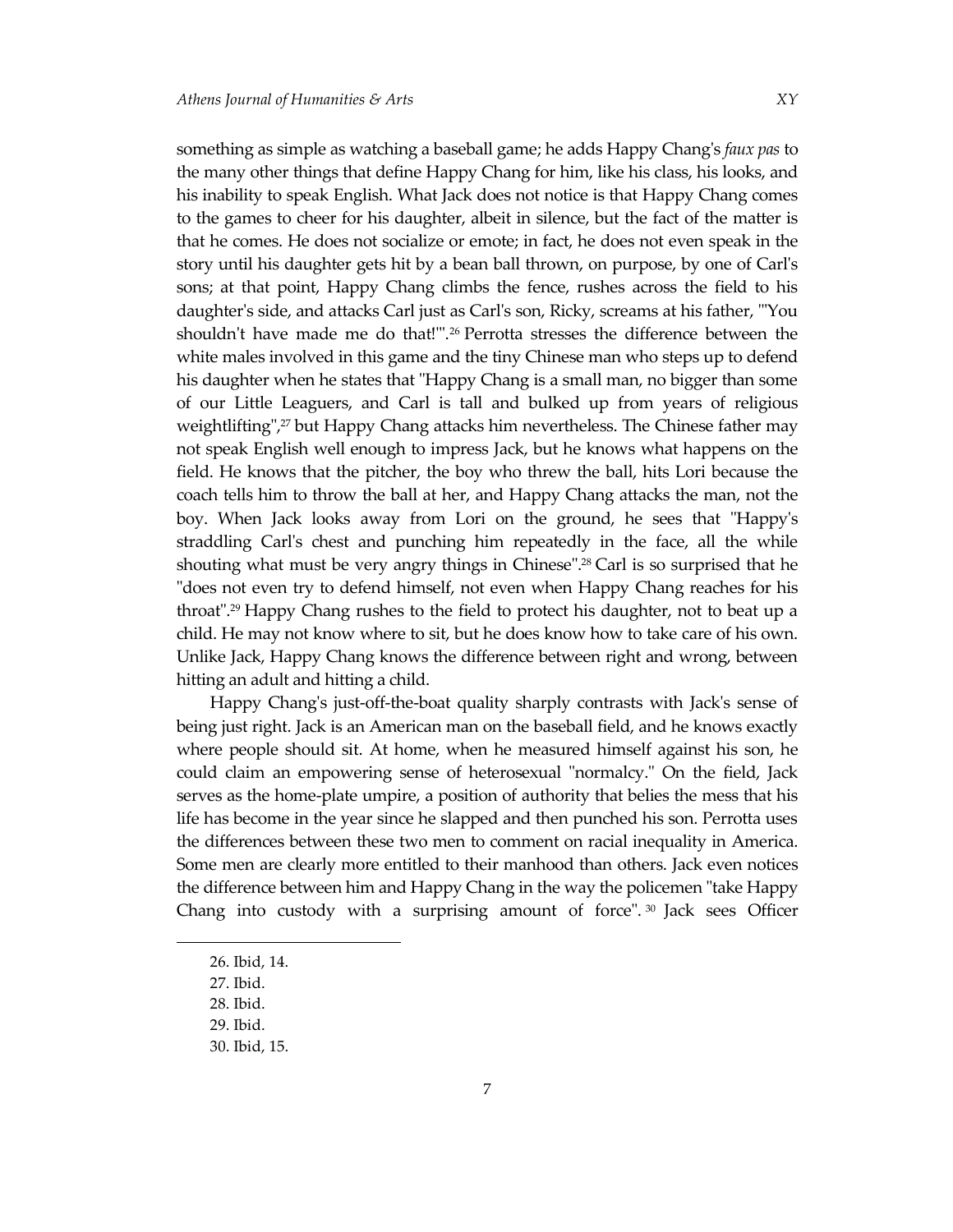"Freylinghausen grinding" Happy Chang's "face into the dirt while Hughes slaps on the cuffs," and he adds that, a year earlier, when Jack slaps and punches his effeminate son, the exact same policemen "were oddly polite" with him.<sup>31</sup> Happy Chang is humiliated in public as he comes to his daughter's defense. He is arrested so quickly that he is not even allowed to approach his daughter as she lies on the ground unconscious, which suggests that the police officers have no sympathy for the father whose daughter has been hurt. For what may be the first time in his life, Jack notices the difference in the way the police officers treat him and Happy Chang, which could be a good thing, but he does not even notice that the police does not allow the Chinese father to comfort his daughter or to even find out what happens to her. Happy Chang is taken away before Lori recovers, so the poor father has no way of knowing what happens to his daughter. What Jack sees on the field leads the reader to hope for a moment of awareness about the treatment of minority people in America, but that is not to be. Although he claims that he has changed in the year that he has spent alone, he is still clueless about race relations, but the look on Happy Chang's face stays with Jack through the rest of the story, even though Jack appears to misread its meaning.

The link between Happy Chang and Jack is Lori Chang, who is introduced as a girl who "didn't even look like an athlete" because "she was petite, with a round, serious face and lustrous hair that she wore in a ponytail threaded through the back of her baseball cap". <sup>32</sup> The point of most of Perrotta's description, provided through Jack's narration and therefore through his prejudices, is that, "unlike Allie and Steph, both of whom were fully developed in a chunky, none-too-feminine way", <sup>33</sup> Lori does not look like a lesbian. He says that "Lori was one of only three girls playing in our Little League that season," and he admits that "it's politically incorrect to say so, but the other two, Allie Regan and Steph Murkowski, were tomboys—husky, toughtalking jockettes you could easily imagine playing college rugby and marching in Gay Pride parades later in their lives". <sup>34</sup> Unlike Allie and Steph, though, Lori "was lithe and curveless, her chest as flat as a boy's beneath the stretchy fabric of her Ravens jersey," and he adds, asking whether "it's okay for me to talk like this" about a twelve year old girl, that "there was something undeniably sexual about her presence on the baseball field". 35

As an adult commenting on Lori's looks, on the fact that she seems to exude femininity and cannot therefore be a lesbian, Jack establishes his intolerance towards

<sup>31.</sup> Ibid.

<sup>32.</sup> Ibid, 7.

<sup>33.</sup> Ibid.

<sup>34.</sup> Ibid, 6-7.

<sup>35.</sup> Ibid, 7.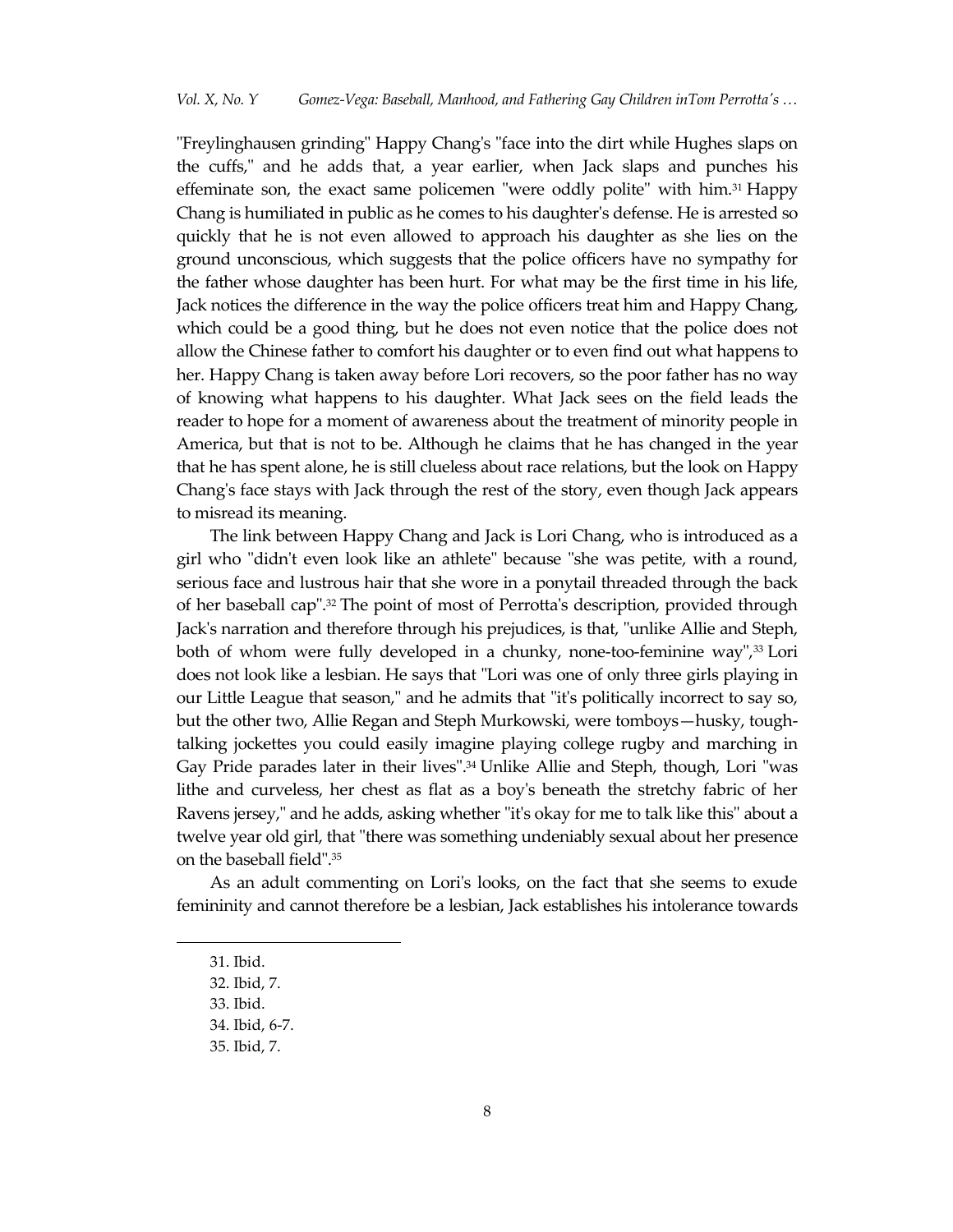people who transgress the boundaries of what he sees as gender prescribed "normalcy." He has adopted what David L. Wallace and Jonathan Alexander refer to as the "just like us" mentality, which means that, by assuming that Lori is just the right kind of girl, a heterosexual girl, he can separate her from "the inaccurate stereotypes of LGBT people as freaks, perverts, and pedophiles" that he obviously believes to be true.<sup>36</sup> He admits that his wife Jeanie had tried to teach him to stop "using words like *sissy* and *wimp*" and "scolded" him "for trying to enforce supposedly outdated standards of masculinity," but he adds that, even though he "tried to get with the program," he was in fact "embarrassed to be seen in public with my own son, as if he somehow made me less of a man". <sup>37</sup> There is a connection between Jack's appreciation for Lori and his sense of his own masculinity, but this connection is not entirely clear to him. He is, however, a man who worries about being less of a man when he stands next to his effeminate son, which means that he suffers from what Tim Bergling calls "sissyphobia," "a fear and loathing of men who behave in a 'less manly than desired,' or effeminate, manner". <sup>38</sup> Jack's discomfort in his son's company reflects the fear of the "swish," the effeminate male who for many years was singled out for derision even by other homosexuals. In "Unacceptable Mannerisms," Craig M. Loftin traces anti-swish feelings in gay publications between 1945 and 1965, and he finds that even early gay magazines like *One* and *The Mattachine Review* portray the effeminate male or Swish as the wrong kind of gay man and refer to him as "a degrading stereotype, an irritating throwback to an outdated model of homosexual identity". <sup>39</sup> Writers for these early gay magazines had something in common with Jack. They also preferred masculine men who love baseball.

Having a Chinese American girl as a star pitcher leads Jack to wonder how her father, Happy, feels about her presence on the baseball field. Because Happy Chang sits "stone faced, as if he wished he were back at his restaurant" $40$  during the games, Jack assumes that Happy Chang is not in fact happy about his daughter's performance in the field. He tells himself that "maybe it's a Chinese thing," this sitting

<sup>36.</sup> David L. Wallace, and Jonathan Alexander, "Queer Rhetorical Agency: Questioning Narratives of Heteronormativity," *JAC: A Journal of Rhetoric, Culture, & Politics* 29, no. 4 (2009): 794.

<sup>37.</sup> Perrotta, "The Smile on Happy Chang's Face," 2005, 9.

<sup>38.</sup> Tim Bergling, *Sissyphobia: Gay Men and Effeminate Behavior* (New York: Southern Tier Editions/Haworth Press, 2001), 3-4.

<sup>39</sup> . Craig M. Loftin, "Unacceptable Mannerisms: Gender Anxieties, Homosexual Activism, and Swish in the United States, 1945-1965," *Journal of Social History* 40, no. 3 (2007): 579.

<sup>40.</sup> Perrotta, "The Smile on Happy Chang's Face," 2005, 8.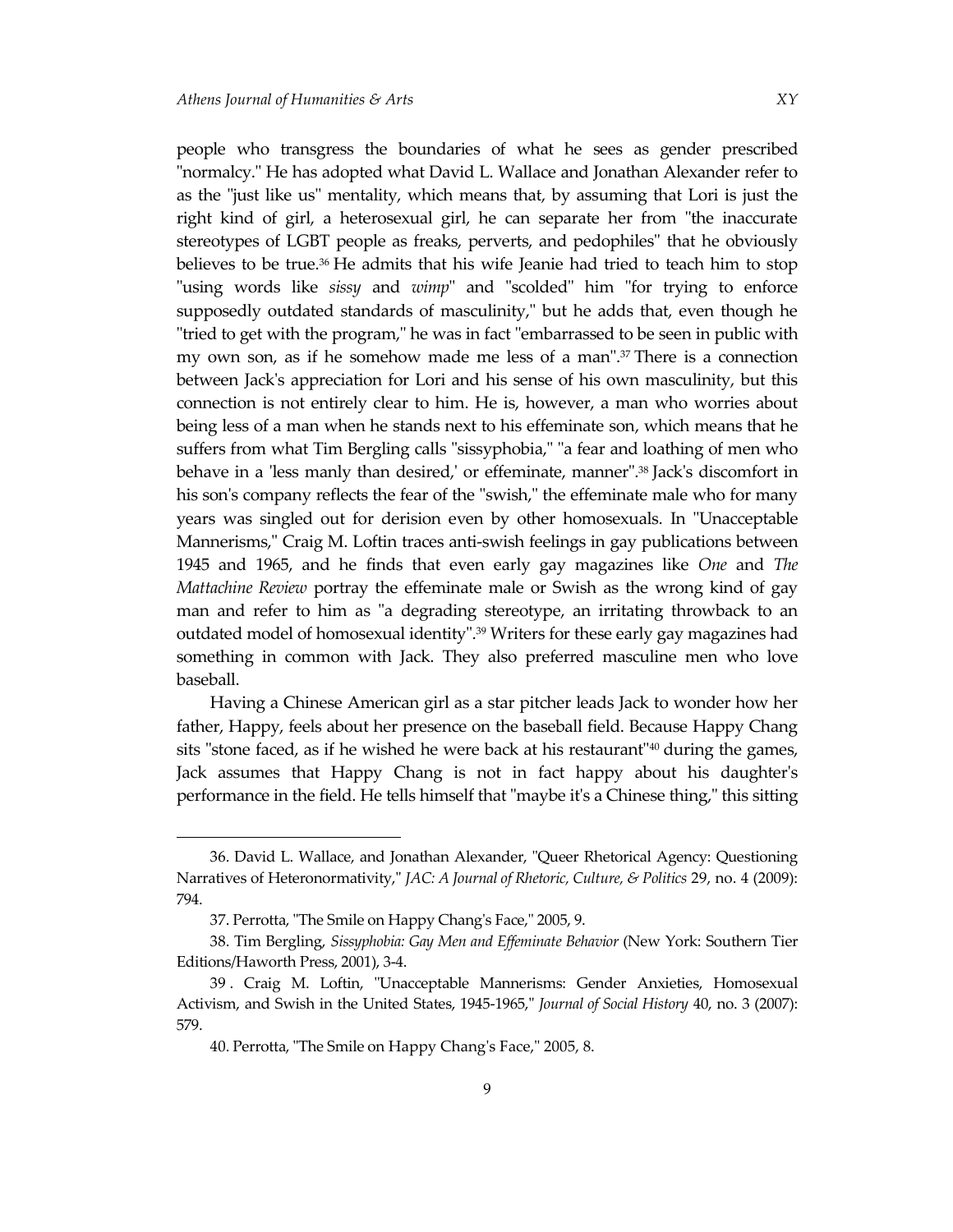"stone faced" at a baseball game and "watching his amazing daughter dominate the Wildcats in front of the whole town on a lovely summer evening", <sup>41</sup> but he also thinks that maybe Happy Chang "wished he had a son instead of a daughter". <sup>42</sup> This leads him to think of all the stories he has heard about how Chinese parents prefer sons to daughters and how the orphanages in China are "full of them". <sup>43</sup> With these comments on Happy Chang and what the Chinese prefer, Jack slides into yet another politically incorrect commentary on a group of people about whom he knows very little. He admits that he "had no idea" what he was thinking about in his observations about Happy Chang and the Chinese in general, but he adds that "it didn't keep me from speculating". <sup>44</sup> He tells himself that, "in China, girls didn't play baseball," as if he actually knew this to be true, and then asks, "what did it mean that Lori played the game as well or better than any American boy?". <sup>45</sup> If he were an honest man, Jack would face the possibility that Lori could have more in common with Allie and Steph, the dreaded lesbians, than he can imagine. She is after all a girl who loves baseball and who plays it better than most boys, but to think about Lori as a lesbian Jack would have to abandon his belief in what he considers "normal" gender prescribed behaviors.

Questioning what it means to be a man in America has been recognized as a theme in Tom Perrotta's work. In "Bad Mommies and Boy-Men", Charles Hatten not only points to the popularity of contemporary narratives that "problematize traditional male identity"<sup>46</sup> but also argues that, in *Little Children*, Perrotta returns to the themes "of troubled masculinity and sexual transgression"<sup>47</sup> that he had previously used in his earlier novel, *Election*. Hatten claims that in *Little Children*, Perrotta provides a "qualified celebration of a reassertion of masculine identity and moral clarity through violence"<sup>48</sup> and adds that "Todd's failure to live up to masculine ideals of self-control, including sexual self-control, is linked to what has become a stereotypical male incapacity in a postfeminist era, the difficulty of acknowledging and responding to feelings of vulnerability and pain". <sup>49</sup> This is part of the problem in "The Smile on Happy Chang's Face" where Jack slaps his son out of frustration that

<sup>41.</sup> Ibid.

<sup>42.</sup> Ibid.

<sup>43.</sup> Ibid.

<sup>44.</sup> Ibid.

<sup>45.</sup> Ibid, 9.

<sup>46.</sup> Charles Hatten, "Bad Mommies and Boy-Men: Postfeminism and Reactionary Masculinity in Tom Perrotta's *Little Children*," *Critique: Studies in Contemporary Fiction* 48, no. 3 (2007): 231.

<sup>47.</sup> Ibid, 232.

<sup>48.</sup> Ibid.

<sup>49.</sup> Ibid, 236.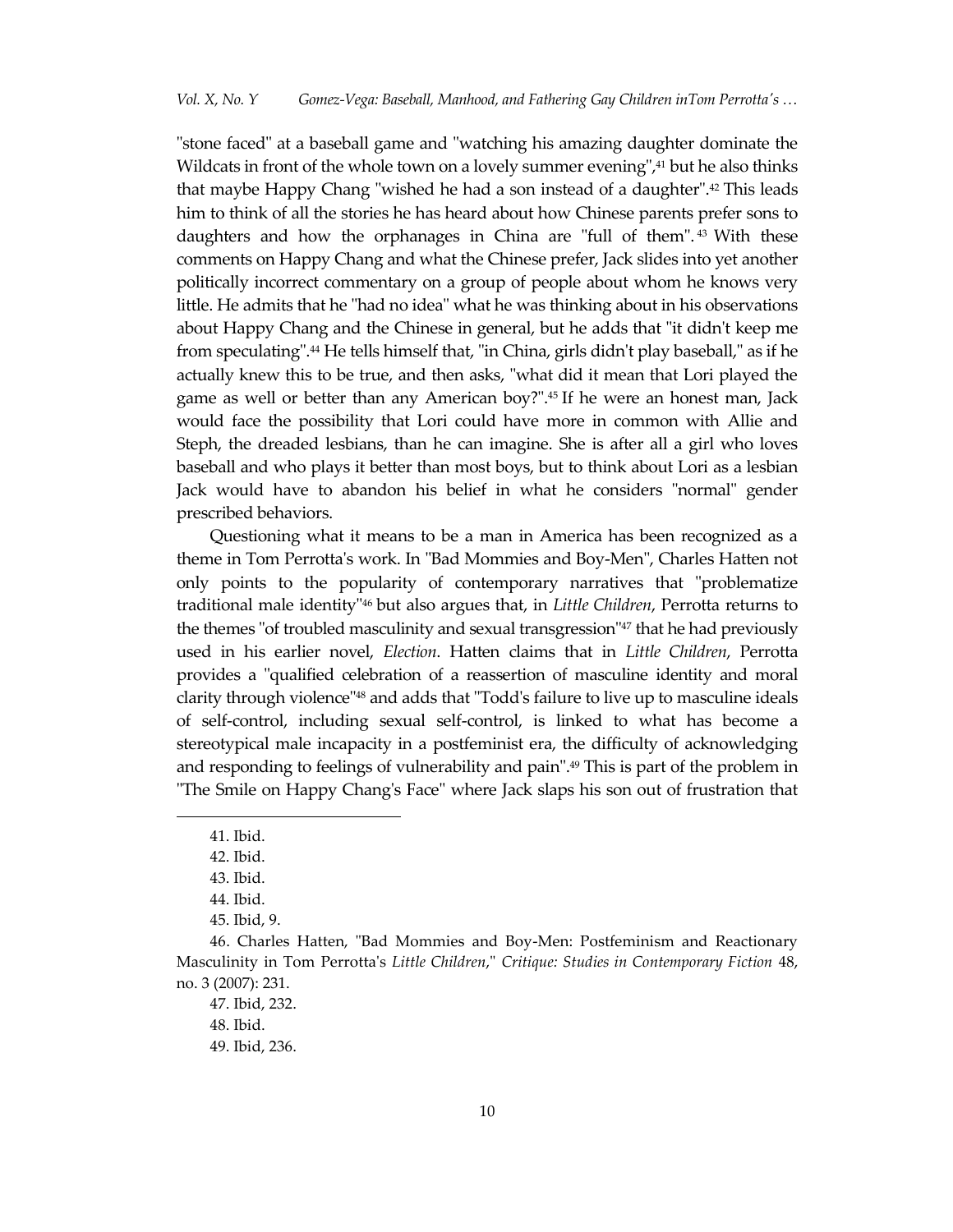his son is not masculine enough. Jason does not like any of the things that his father associates with traditional American masculinity, like baseball and roughhousing. The challenge to American manhood provided by the effeminate son leads the more "traditional" American father to react violently. Through Jack's reaction, Perrotta examines how heterosexual men should react to finding out that their sons are gay or, in the case of Happy Chang, a character who barely speaks in this story, the possibility that their daughters could be lesbians.

Jack loses control of his emotions when his son Jason "said something that shocked" him and Jack "slapped him across the face". <sup>50</sup> The reader is never told what Jason says, but whatever it is offends the father. Jack admits that, "despite the evidence in front of my face, I refused to believe that you could be an American boy and not love baseball and not want to impress your father with your athletic prowess". <sup>51</sup> Jack claims that his son "was the one who threw the first punch, a feeble right cross that landed on the side of my head," and he even admits that "later, when I had time to think about it, I was proud of him for fighting back". <sup>52</sup> However, as blows are exchanged, Jack states that his son's defiance "made me crazy. I couldn't believe the little faggot had hit me." That the "little faggot" hits him is an insult to his manhood, but he adds that "the punch I threw in return is the one thing in my life I'll regret forever". <sup>53</sup> Within the same paragraph in which Jack admits to hitting his son lies a significant contradiction about what actually happened. Jack first claims that his son "said something that shocked me and I slapped him across the face," but the line that follows states that "he was the one who threw the first punch". <sup>54</sup> Apparently Jack does not consider a slap across the face an act of violence because he tells himself and the reader that his fifteen-year-old son "threw the first punch." The son throws a punch in self-defense after he gets slapped; then, the father punches him back hard enough to break his nose, but the slap is the first violation in this altercation.

Jack's inability to recognize that he may have been at fault suggests that he may be one of those white men whom David Savran considers masochists in the closet, "working-and-lower-middle-class men who believe themselves to be the victims of the scant economic and social progress made in the U. S. over the past thirty years by African Americans, women, and other racial, ethnic, and sexual minorities". <sup>55</sup> In order to see themselves as victims, as people affected by whatever benefits the

<sup>50.</sup> Perrotta, "The Smile on Happy Chang's Face," 2005, 10.

<sup>51.</sup> Ibid.

<sup>52.</sup> Ibid.

<sup>53.</sup> Ibid.

<sup>54.</sup> Ibid.

<sup>55.</sup> David Savran, "The Sadomasochist in the Closet: White Masculinity and the Culture of Victimization," *Differences: A Journal of Feminist Cultural Studies* 8, no. 2 (1996): 128.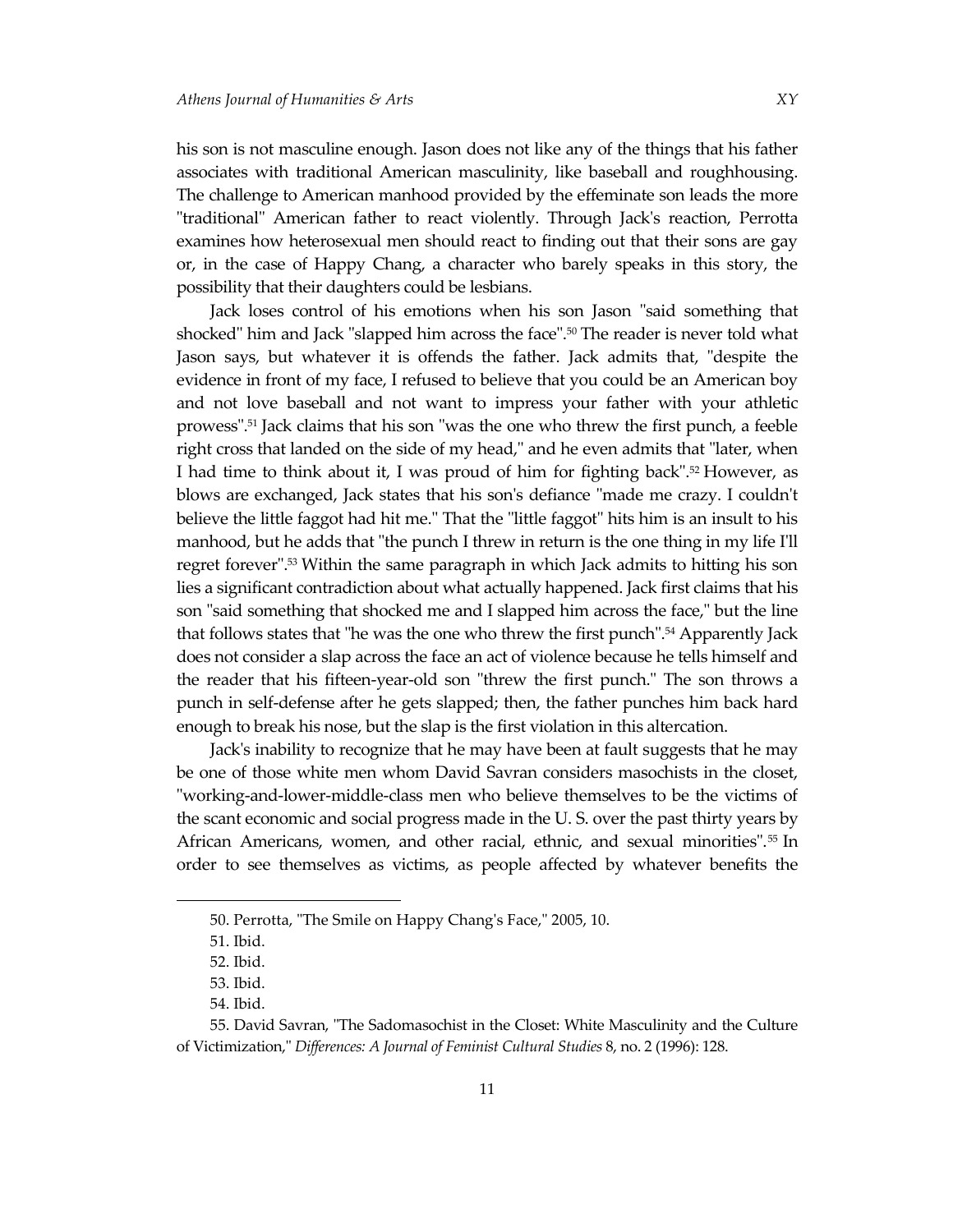"Other," these men have to see themselves "trading places, rhetorically at least, with the people they loath, [and] they imagine themselves (through a kind of psychic prestidigitation) [as] the new persecuted majority". <sup>56</sup> In "Becoming Rasta," Wendy Somerson explains Savran's logic of the "voluntary victimization" of the white male when she argues that, by using the "dual identification" of victim and aggressor explained by Savran through his study of Rambo movies, "the white male subject can both claim victimization and assert his aggressive masculinity through a continual battle that is ultimately waged within himself".<sup>57</sup> Jack makes no mention that he considers himself persecuted. He is an upper class white man who lives in a wealthy suburb, and he even gets to keep his fancy house when his wife moves out and leaves him alone, so he has not lost his possessions. However, Jack is very conscious that his ideas are being restricted, that some of his thoughts are now "politically incorrect," or simply not the right thing to say or even think. This is evident when he refers to Allie and Steph as lesbians-to-be, <sup>58</sup> when he speculates on whether the Chinese like girl children, <sup>59</sup> when he labels Mr. Chang "Happy" simply because he does not smile much, and when he relentlessly harasses his own son by using words like *sissy* and *wimp* in front of him and also uses the word "faggot" to define him. 60 That he may hold resentment toward minority groups is not even mentioned in the story, but Jack does notice that he cannot think the way he thinks because other people, including his wife, consider his thoughts offensive, and he makes a point of stating very clearly that other men whom he considers less deserving than himself, like his neighbor Carl, have what he has been denied.

One of Jack's statements about himself in the story is that, "like most men, I'd wanted a son who reminded me of myself as a kid, a boy who lived for sports, collected baseball cards, and hung pennants on his bedroom walls". <sup>61</sup> What he gets instead is Jason, "an artistic, dreamy kid with long eyelashes and delicate features", $^\mathrm{o2}$ a son who, at the age of ten "wants to take tap-dancing lessons in a class full of girls," at fourteen makes "the chorus of *Guys and Dolls* and expects [his father] to be happy about this," and at the age of fifteen joins "the Gay and Lesbian Alliance at his progressive suburban high school" where the school will hold "separate" proms for

<sup>56.</sup> Ibid.

<sup>57.</sup> Wendy Somerson, "Becoming Rasta: Recentering White Masculinity in the Era of Transnationalism," *The Comparatist* 23 (1999): 129.

<sup>58.</sup> Perrotta, "The Smile on Happy Chang's Face," 2005, 7.

<sup>59.</sup> Ibid, 9.

<sup>60.</sup> Ibid.

<sup>61.</sup> Ibid.

<sup>62.</sup> Ibid.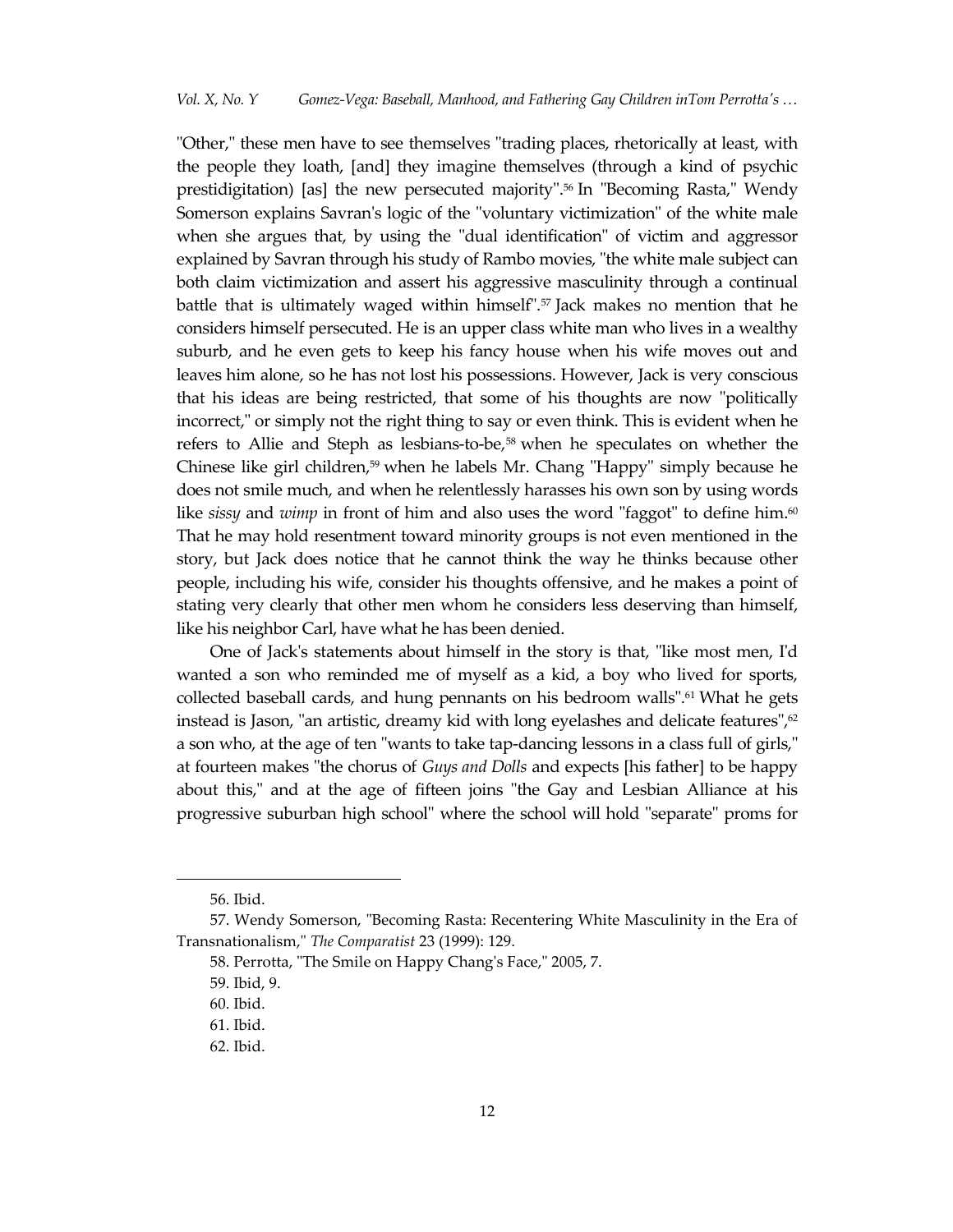"boys who want to go with boys and girls who want to go with girls". <sup>63</sup> Jason is not the kind of boy whom Jack values or even recognizes as a boy. Unfortunately, Jack's neighbor, Carl, "had three normal boys living right next door," and Jack could see them "in the backyard kicking a soccer ball, tossing a football, or beating the crap out of one another". <sup>64</sup> Carl's boys are "normal" because they do the kinds of things considered normal by men like Jack, who adds that "sometimes they included my son in their games, but it wasn't much fun for any of them". 65

The concept of normalcy in queer studies refers to what Michael Warner calls "the taken-for-grantedness of dominant sexuality"<sup>66</sup> in *The Trouble with Normal*. David L. Wallace and Jonathan Alexander, in "Queer Rhetorical Agency: Questioning Narratives of Heterosexuality," explain that "heteronormativity effectively divides people into two distinct categories—homo and hetero—and clearly privileges heterosexuality".<sup>67</sup> Jack's world is a heteronormal world in which boys behave like the kind of boys whom he recognizes as boys and girls behave like girls whom he recognizes as girls. The problem is that, in his world, he gets to decide what is appropriate behavior for boys and girls. In the case of his son Jason, "normalcy" refers to Jack's expectation that Jason should like baseball. In Lori's case, "normalcy" refers to the fact that Lori is pretty and feminine, but Lori complicates Jack's sense of "normalcy" because, as cute as she is in a very girlie girl sort of way, she is also such a good baseball player that Jack assumes that she "actually had a strategy, a potent combination of control, misdirection, patience, and outright intimidation". <sup>68</sup> Lori "had not yet reached puberty" and "was lithe and curveless," like a boy, but she can still be identified by Jack as a girl because "there was something undeniably sexual about her presence on the baseball field". <sup>69</sup> Jack must be able to identify Lori as a girl in his heteronormative world because he likes Lori, and he does not want to consider that she could, like his son, be breaking his gender specific rules and positioning herself as "off limits" to men like him.

Jack's obsession with Lori's heteronormativity is scary. He objectifies Lori on the field, even though he is fully aware that his objectification of a twelve-year-old girl is

<sup>63.</sup> Ibid, 10.

<sup>64.</sup> Ibid, 9.

<sup>65.</sup> Ibid.

<sup>66.</sup> Michael Warner, *The Trouble with Normal: Sex, Politics, and the Ethics of Queer Life* (Cambridge, Massachusetts: Harvard University Press, 1999), 7.

<sup>67.</sup> Wallace, and Alexander, "Queer Rhetorical Agency: Questioning Narratives of Heteronormativity," 2009, 794.

<sup>68.</sup> Perrotta, "The Smile on Happy Chang's Face," 2005, 7. 69. Ibid.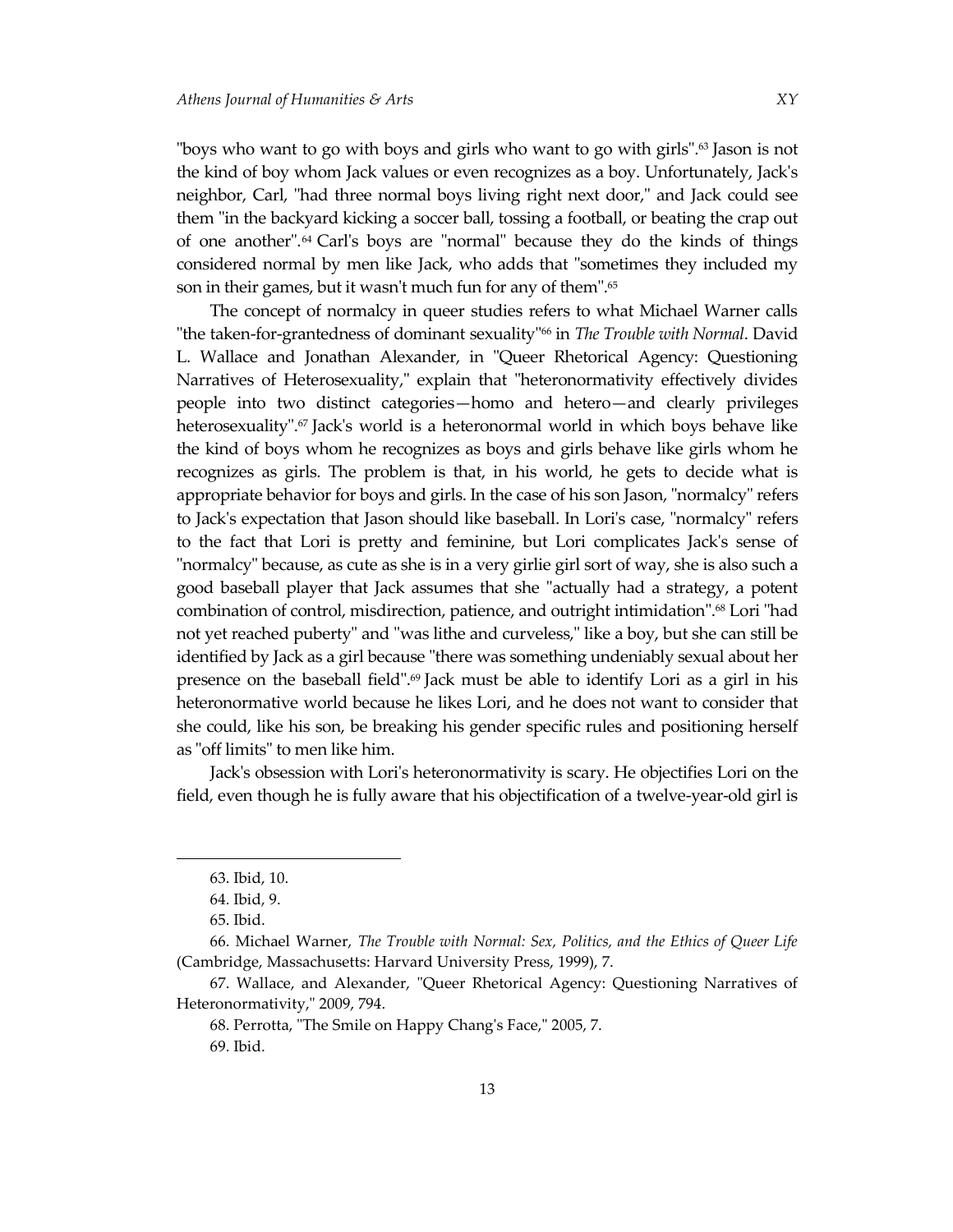not "okay," for he asks himself whether "it's okay for me to say this". <sup>70</sup> He knows that he likes her because she is "a powerhouse on the baseball diamond"<sup>71</sup> but he really likes her because she is a pretty girl; his problem is that, in order to like her, he must first see her as a desirable sex object, as a girl who is not like Steph and Allie and will not be marching in a gay parade, ever. Even though he assumes that Lori must be breaking Chinese cultural values (when he says that "in China, girls didn't play baseball"), he cannot allow himself to think that she is also crossing that other gender specific line that he made on the sand. He does not want to believe that just like Allie and Steph, Lori could be a lesbian. Jack's inability to consider Lori as a possible lesbian is part of his problem; he may like Lori, but he is at heart homophobic, which explains why he reacts so violently to his son's sexual orientation. Cynthia L. Conley, in "Learning about a Child's Gay or Lesbian Sexual Orientation," documents that studies "have overwhelmingly revealed that parents tend to react in a negative fashion"72 to learning about their child's sexual orientation, and she adds that "many parents' negative reactions can be categorized as homophobic". <sup>73</sup> In a study from 2012, psychologists find that "the majority of parents initially respond to their children's LGB sexual orientation disclosure negatively",<sup>74</sup> and several mental health practitioners suggest that perhaps coming out to parents may not be such a good idea.

For Jason, the advice from mental health practitioners comes too late. He displays his sexual difference in front of his father, and his father behaves badly. Jack claims that he regrets his behavior toward his son, that punching his son "is the one thing in my life I'll regret forever" because he "broke [Jason's] nose, and Jeanie called the cops", <sup>75</sup> but Jack's statement lacks clarity; it is difficult to know whether he regrets breaking his son's nose or regrets that his wife called the police and "started divorce proceedings"<sup>76</sup> the day after he hit Jason. Nevertheless, the direct result is that he loses his wife and children and spends his time "writing letters trying to outline my

<sup>70.</sup> Ibid.

<sup>71.</sup> Ibid.

<sup>72.</sup> Cynthia L. Conley, "Learning about a Child's Gay or Lesbian Sexual Orientation: Parental Concerns about Societal Rejection, Loss of Loved Ones, and Child Well Being," *Journal of Homosexuality* 58, no. 8 (2011): 1022.

<sup>73.</sup> Ibid, 1023.

<sup>74.</sup> Emily F. Rothman, Mairead Sullivan, Susan Keyes, and Ulrike Boehmer, "Parents' Supportive Reactions to Sexual Orientation Disclosure Associated with Better Health: Results from a Population-Based Survey of LGB Adults in Massachusetts," *Journal of Homosexuality* 59, no. 2 (2012): 188.

<sup>75.</sup> Perrotta, "The Smile on Happy Chang's Face," 2005, 10. 76. Ibid.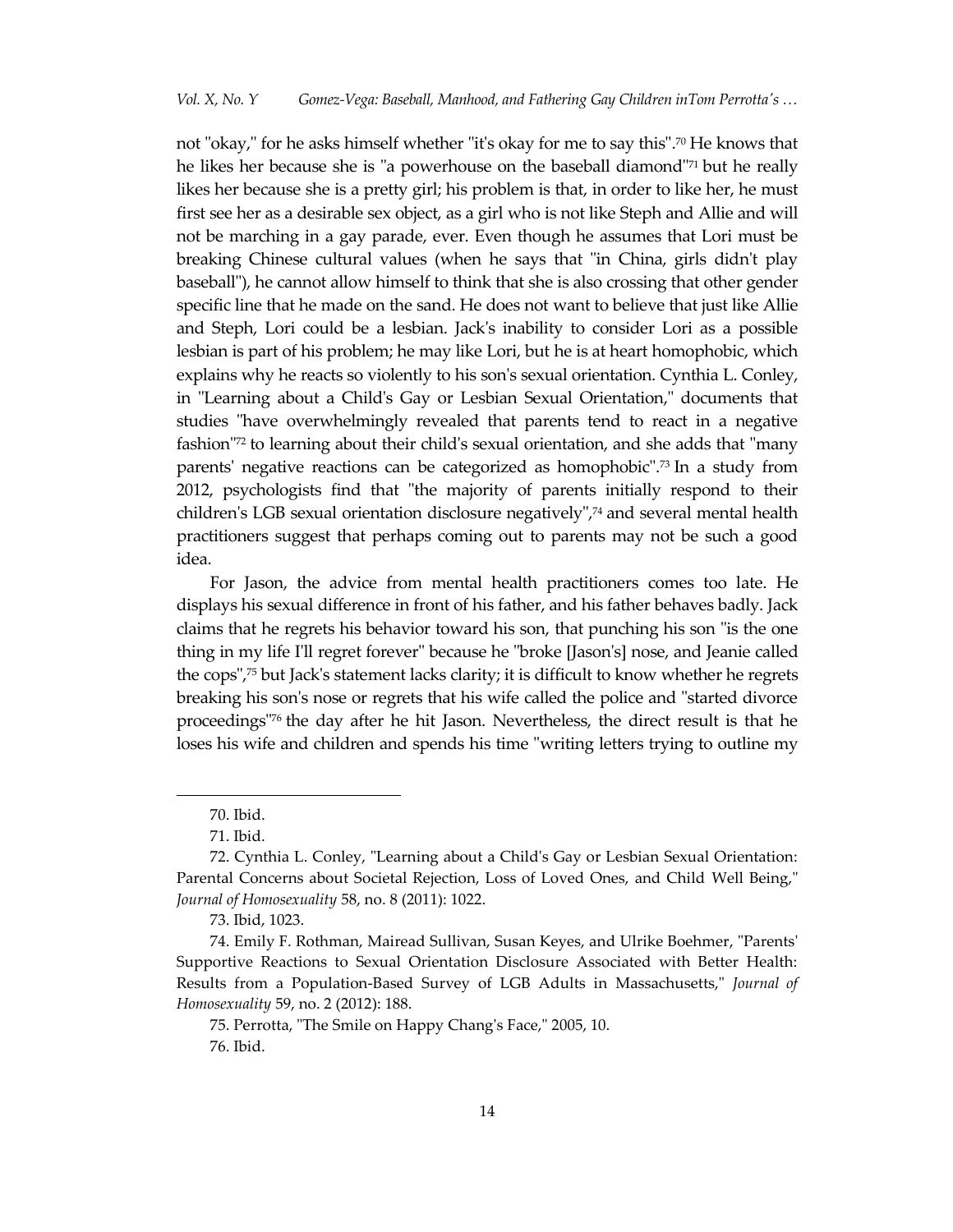complicated position on these matters". <sup>77</sup> He whines that "no one ever responded to" <sup>78</sup> his letters because Jeanie and the children choose silence on the subject of Jack's behavior, but Jack persists because he believes that his "side of the story had disappeared into some kind of void", <sup>79</sup> and this is what leads him to "the conviction that I was a victim too, every bit as much as my wife and son". 80

Perrotta does not provide any examples of the letters that Jack writes to defend his position, but at the end of the story he does provide a glimpse into another one of Jack's attempts to influence his family's opinion of him. When Jack finds out that the championship game will be televised, he e-mails his wife and children asking them to watch the game on cable access, and then he leaves a message to remind them to watch the game all the way to the end. What he wants them to see is the statement that he thinks he is making when, at "full count, bases loaded, two out" and "a score of 1-0," Jack relinquishes his authority on the field. The game was "narrowing down to a single pitch," but Jack was so preoccupied "thinking about Happy Chang"<sup>81</sup> that he does not even see the all-important pitch. Instead of paying attention to the game, Jack "was thinking about Happy Chang and everything he must have been going through at the police station, the fingerprinting, the mug shot, the tiny holding cell", 82 a suggestion that he may be feeling sympathy for the Chinese man who was so rudely treated, but that is too good to be true. When Jack states that "all I could think of just then was the smile on Happy Chang's dirty face as the cops led him off the field", <sup>83</sup> he is saying that the look on Happy Chang's face shows "the proud and defiant smile of a man at peace with what he'd done and willing to accept the consequences". 84

The fact that Happy Chang is "willing to accept the consequences" of his actions puzzles Jack to such an extent that it distracts him away from performing his job as umpire. When "the ball smacked into the catcher's mitt" and wakes Jack from his "reverie," he "honestly didn't know if it was a ball or a strike". <sup>85</sup> Unable to make the call, Jack quits. He takes off the umpire's mask and the chest protector and walks away. At that moment, he notices that "Mickey Fellner was out of the dugout and videotaping me as I walked past second base and onto the grass. He followed me all

- 82. Ibid.
- 83. Ibid.
- 84. Ibid.
- 85. Ibid.

<sup>77.</sup> Ibid, 16.

<sup>78.</sup> Ibid.

<sup>79.</sup> Ibid.

<sup>80.</sup> Ibid, 15-16.

<sup>81.</sup> Ibid, 17.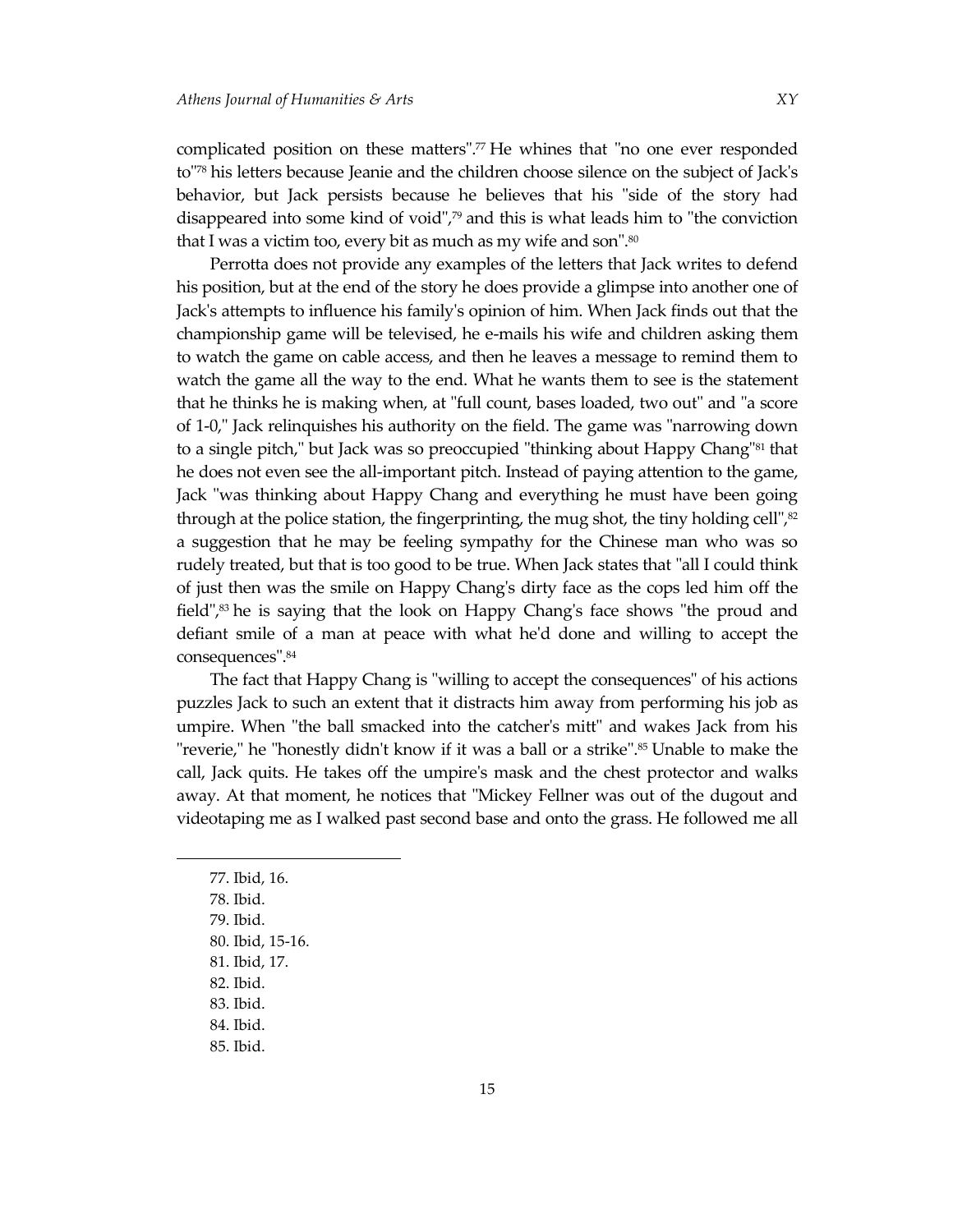the way across center field, until I climbed the fence over the ad for the Prima Ballerina School of Dance and left the ball park". <sup>86</sup> Then, Jack admits that, "that's what I wanted my ex-wife and children to see." He thinks that his leaving the field shows "an umpire walking away from a baseball game, a man who had the courage to admit that he'd failed, who understood that there were times when you had no right to judge, responsibilities you were no longer qualified to exercise," and he foolishly hopes that "they might learn something new about me, something I hadn't been able to make clear to them in my letters and phone calls".<sup>87</sup> Reality, however, bears little resemblance to what he remembers of his walk across the baseball field after he refuses to make a decision that would end the game. Even though he remembers his "walk across the outfield as a dignified, silent journey," he admits that, "I look sweaty and confused, a little out of breath as I mumble a string of barely audible excuses and apologies for my strange behavior," and he knows at that point that, "if Jeanie and the kids had been watching, all they would have seen was an unhappy man they already knew too well, fleeing from the latest mess he'd made: just me, still trying to explain". <sup>88</sup> Unlike Happy Chang, who had a reason to run through the field and strike Carl, Jack has no reason to leave. His walk across the field is not "a dignified, silent journey" but further evidence of his failure.

The question of course is whether Jack has learned anything by this point in his life. When he sees himself on television as the "unhappy man" whom his wife and children "knew too well," he appears to recognize for the first time that he has made a mess and that he is "still trying to explain"<sup>89</sup> himself and his failures to others. Jack also notices for the first time in his life that men who are not white are not treated as well as he is treated by the police. In fact, he even blames his preoccupation with Happy Chang's fate at the police station for his not seeing the ball, which may be another excuse for his bad behavior. The suggestion is that Jack, who has always thought of himself as being just right, is suddenly rattled out of his complacency by the smile on Happy Chang's face, but other than his sudden awareness that he looks like a loser on television, Jack has learned very little during his year alone. Although he notices that the police officers treat Happy Chang roughly, he does not complain when the police manhandle him. Jack does not see difference; he does not see how the Other is treated. He is a privileged white man complacent enough in his homophobia to abuse his gay son and excuse his inclination for ogling a pretty twelve-year-old girl whom he hopes with all his heart will not turn out to be a lesbian.

<sup>86.</sup> Ibid, 18.

<sup>87.</sup> Ibid.

<sup>88.</sup> Ibid.

<sup>89.</sup> Ibid.